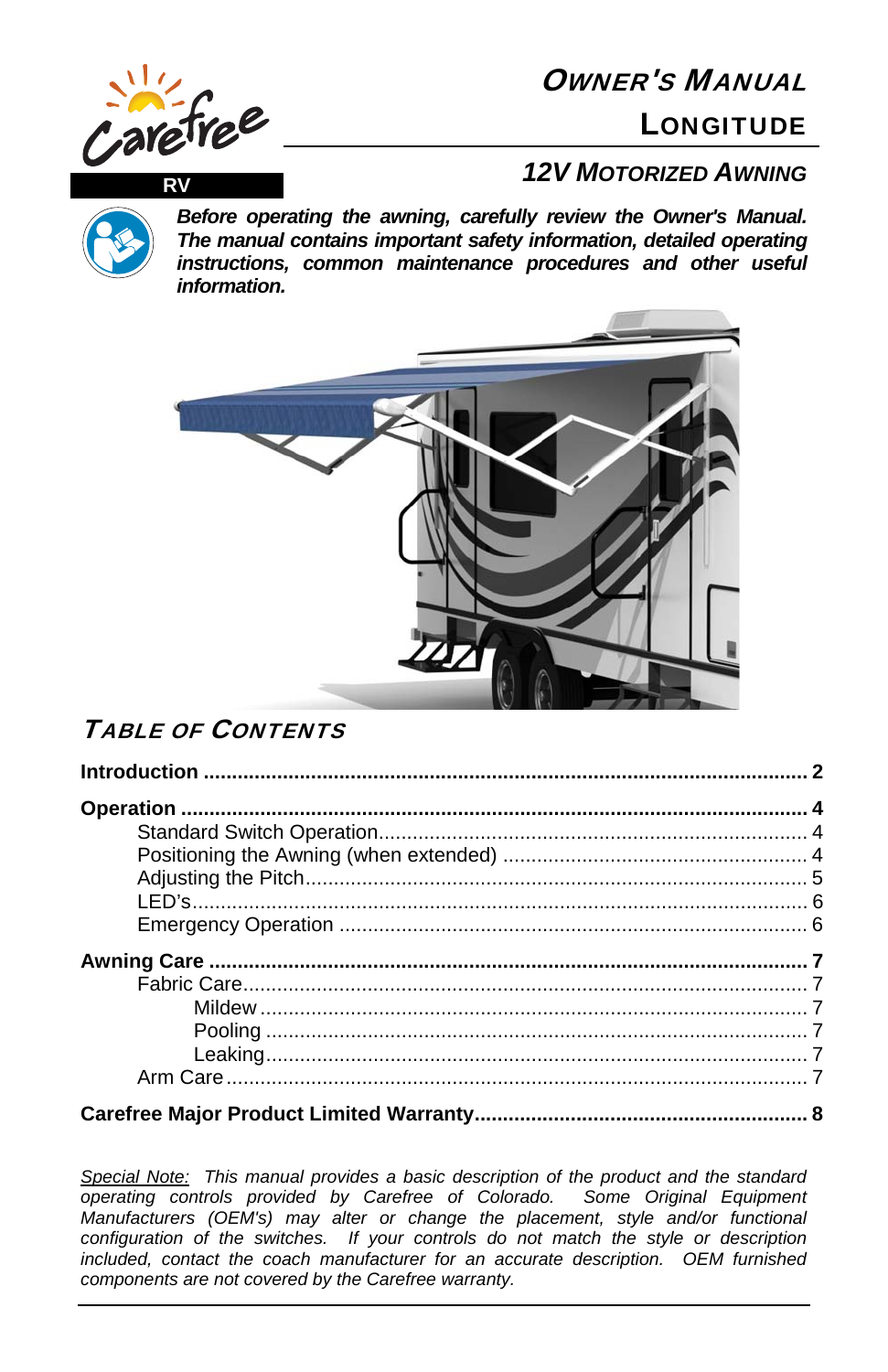## INTRODUCTION

From it's beginning in the early 70's, Carefree of Colorado has emerged as the premier manufacturer of quality awnings and accessories for Recreational Vehicles (RVs). Our full line of products can provide the accessories that match your life style; no matter what type of RV you own.

Check with your dealer to discover the products that can make your life more Carefree.

## PRODUCT DESCRIPTION

The Longitude awning provides motorized awning comfort with Carefree's standards for looks, strength and dependability with a successful blend of style, quality and economy.

- $\triangleright$  The unique "scissor" style arms do not require vertical ground supports.
- $\triangleright$  The adjustable arms provide easy to use 6-position pitch adjustment.
- $\triangleright$  The roller tube and arms are made from light weight, no-rust aluminum;
- $\triangleright$  The 100% billow-proof, worm-gear drive motor eliminates the need for travel locks;
- $\triangleright$  Simple single switch operation.

#### **DISCLAIMERS**

The Altitude awning is a product of Carefree of Colorado, located in Broomfield, Colorado, USA. The information contained in or disclosed in this document is considered proprietary to Carefree of Colorado. Every effort has been made to ensure that the information presented in the document is accurate and complete. However, Carefree of Colorado assumes no liability for errors or for any damages that result from the use of this document.

The information contained in this manual pertains to the current components and software listed on the title page. Carefree of Colorado reserves the right to cancel, change, alter or add any parts and procedures, described in this manual, without prior notice.

Carefree of Colorado agrees to allow the reproduction of this document for use with Carefree of Colorado products only. Any other reproduction or translation of this document in whole or part is strictly prohibited without prior written approval from Carefree of Colorado.

### SERVICE AND SUPPORT

| www.carefreeofcolorado.com/longitude                                                          |  |
|-----------------------------------------------------------------------------------------------|--|
| customerservice@carefreeofcolorado.com                                                        |  |
| <b>Carefree of Colorado</b><br>2145 W. 6 <sup>th</sup> Ave.<br><b>Broomfield, CO</b><br>80020 |  |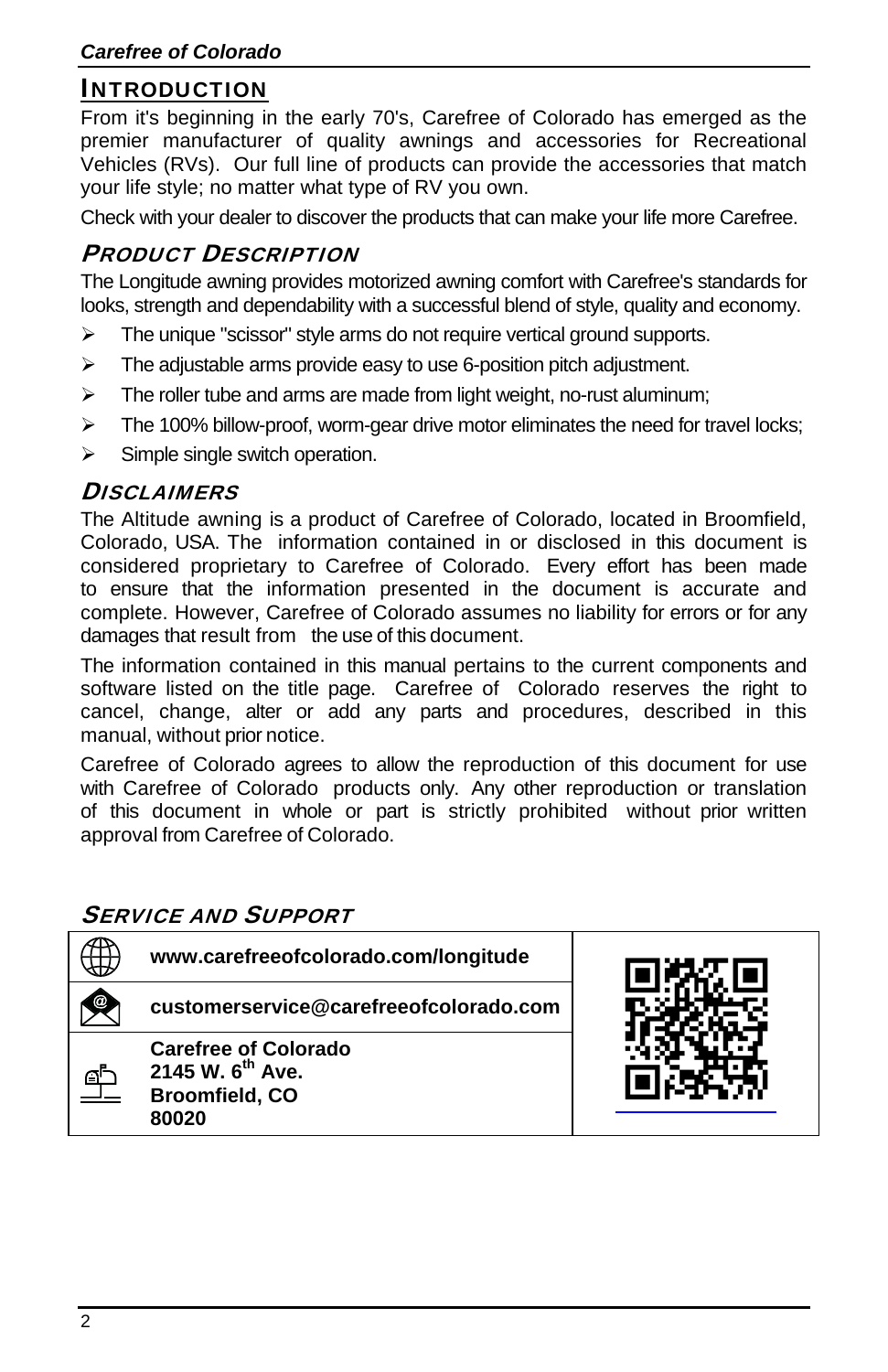## WARNINGS AND CAUTIONS



**This is the safety alert symbol. It is used to alert individuals to potential personal injury hazards. Obey all safety messages that follow this symbol to avoid possible personal injury or death.** 

NOTICE **Awnings are designed to provide shade and protection from the sun. The effects of wind and rain on an awning are unpredictable and can cause severe damage to the awning and/or the vehicle. If wind or extended periods of rain are expected, roll up the awning.**

NOTICE **It is recommended that if leaving the RV unattended for a length of time, retract the awning to avoid unexpected weather conditions.** 

NOTICE **LED lighting that is installed in the roller tube must be turned off when the awning is in the rolled up position. This is to prevent possible damage to the LEDs and/or canopy. LED lighting mounted at the awning rail may be used with the awning extended or retracted.** 



WARNING **Risk of fire. Keep all sources of heat and flame away from the awning canopy. Fabric is NOT fireproof.** 

## CALIFORNIA PROPOSITION 65

WARNING **This product contains chemicals known to the state of California to cause cancer or birth defects or other reproductive harm. California's Proposition 65 requires this warning to be given to customers in the state of California.** 

**Additional Warnings and Cautions are included in the text for the proper operation of the awning.** 

*IMPORTANT NOTICE***: It is strongly recommended that adjustments and repairs not described in this book be performed by trained technicians at your Authorized Carefree Dealer. Work performed by non-authorized persons or businesses may void warranty.**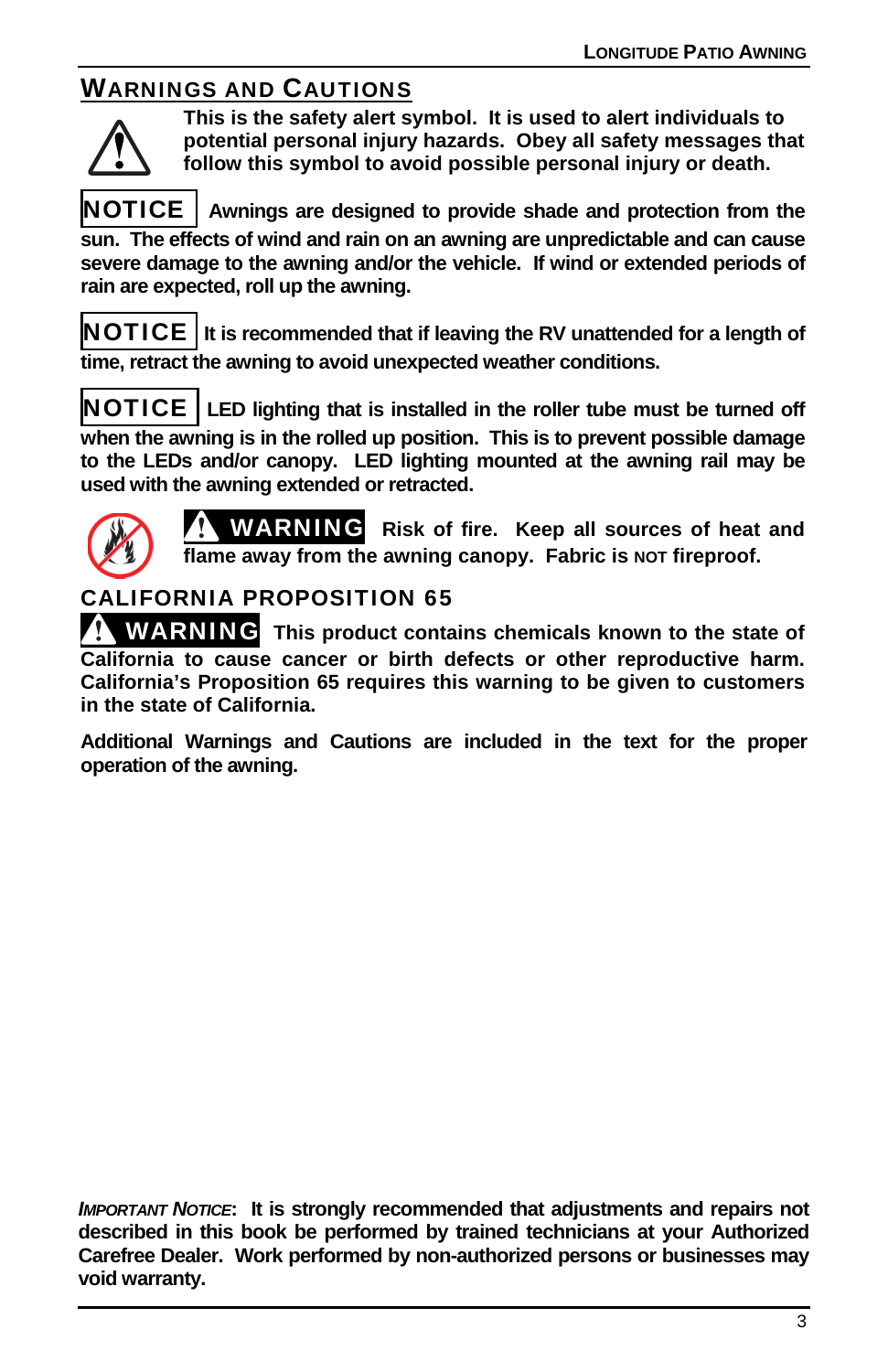# **OPERATION** STANDARD SWITCH OPERATION

#### *To Operate the Awning:*

 Press and hold the Patio Switch until the awning is in the desired position then release the switch.



## POSITIONING THE AWNING (WHEN EXTENDED)

To prevent damage to the arms and to reduce pooling on the canopy, it is important that the roller tube is correctly positioned when the awning is extended.

Use the Extend/Retract switch to adjust the roller tube position.

Canopy Lays Smoothly Over Roller Tube

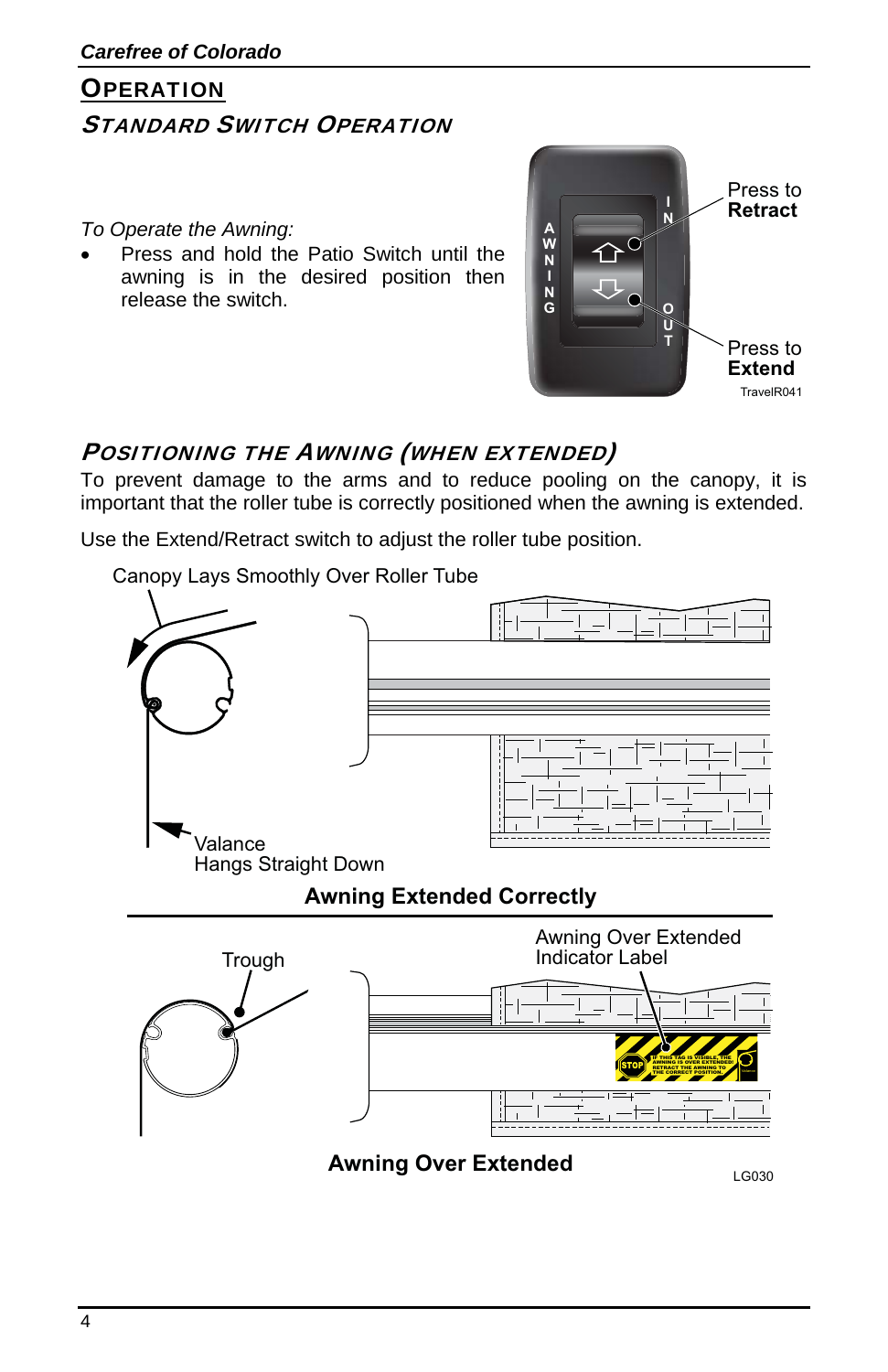## ADJUSTING THE PITCH

The Longitude arms have 6 pitch adjustment settings. The awning can be extended and retracted in any of these positions without having to reset the pitch between uses. See the NOTICES about unequal pitch settings.



### *A* **CAUTION | Use care when adjusting the pitch as the awning may move abruptly.**

- 1. Grasp the awning arm in the area shown and gently pull toward the vehicle to reduce pressure on the pins.
- 2. Fully depress both pitch adjustment pins located on the scissor arm. There is one on each side of the arm; these must be fully pressed in at the same time.

*Tip: LIGHTLY pulling the arm toward the vehicle will decrease the force required to press the pitch adjustment pins.* 

3. Slide the arm to the desired set hole - towards the coach for a lower pitch and away from the coach for a higher pitch.

NOTICE **Do not set the individual arm pitch at more than three (3) positions different between the left and right arm. Damage to the arms and canopy can occur if the awning is retracted when the arms are set at more than 3 positions difference.** 

NOTICE **For awnings under 12': the arms must be set at an equal pitch. Damage to the arms and canopy can occur if the awning is retracted with the arms uneven.**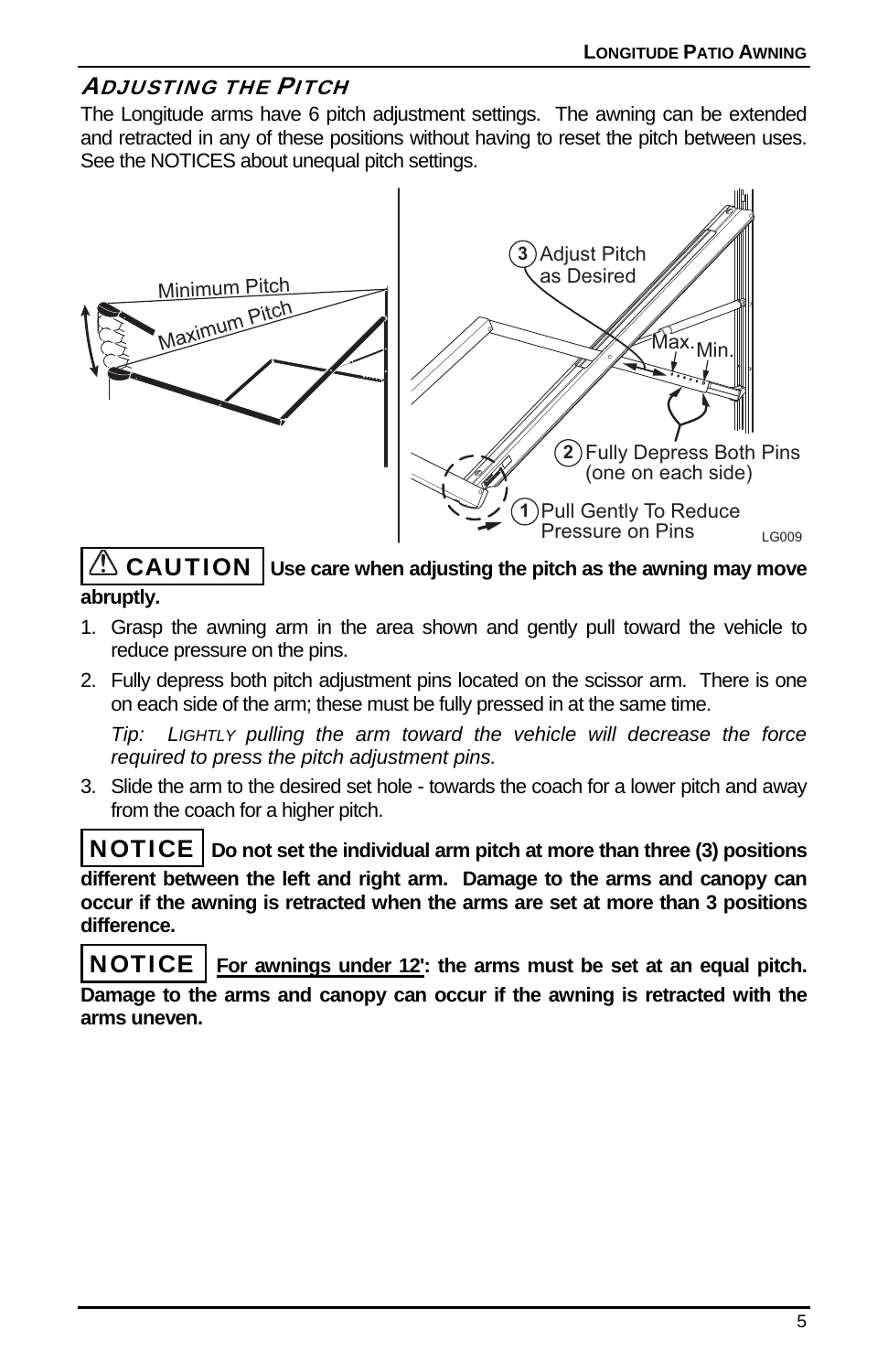### *Carefree of Colorado*

## LED'S

White (monotone) LEDs are a popular option providing lighting beneath the awning. Factory installed LEDs are located on the roller tube or at the awning rail.

To operate the White LED lights, press the LED power switch ON.

*NOTE: Some OEMS may furnish their own switch that may appear differently than the switch pictured.* 

### **RGB (Color) LEDs**

Select OEMs may offer RGB (color) LEDs.

These lights use a separate IR (Infrared) remote and sensor. The top of the remote must be pointed at the infrared sensor on the LED receiver module.

The remote control provides:

- Simple push button on/off
- Adjustable dimming
- 15 color choices + white
- Special effects (flash, strobe, fade and smooth)





## EMERGENCY OPERATION

If power to the vehicle is not available, the awning can be safely retracted by jumping the motor using a 10V-14V power source such as a cordless drill battery or car battery.

NOTICE **Do not use a 110V power source for the emergency override procedure! Doing so will permanently damage the awning! Do not use the emergency override without following the directions below.** 

- 1. Remove the front cover. To remove, press on both sides of the rear cover until the front cover releases then lift the front cover off.
- 2. Detach the RED and BLACK wires from the cable to the motor.
- 3. Attach jumper wires to the motor wires.
- 4. Connect the other ends of the jumper leads to a 10-14V source. If the awning moves in the wrong direction, reverse the leads. Maintain contact throughout the retraction process.
- 5. When the awning is closed, remove the jumper wires and attach the cable and motor wires. Be sure to match the wire colors.



6. Snap the front cover onto the rear cover. Hang the cover on the top and swing down until it clicks.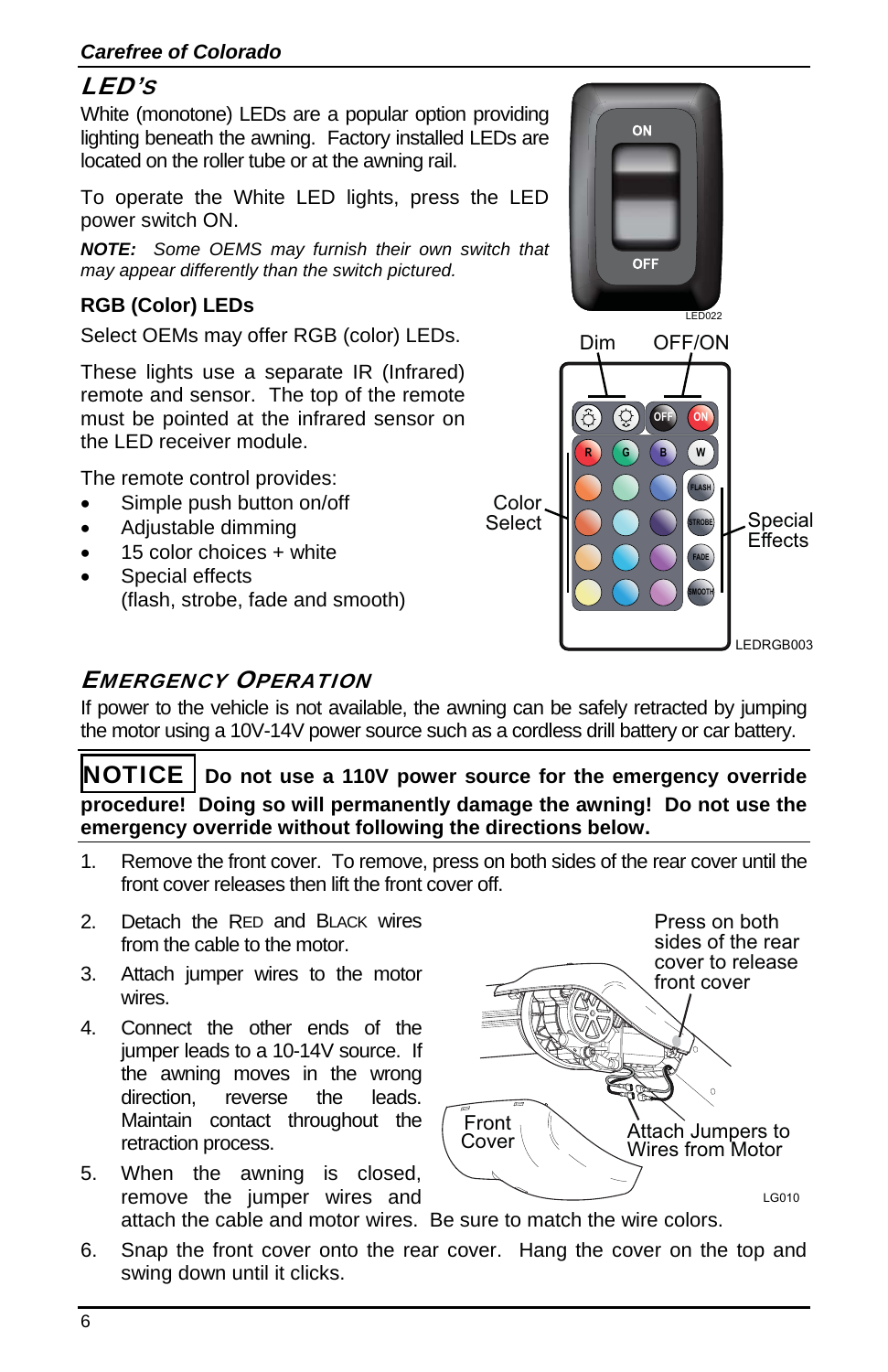## AWNING CARE

Maintaining a Carefree Awning is easy. Just follow these basic steps:

- Always operate the awning according to the instructions.
- Periodically check that the fasteners are tight. Tighten if necessary.
- Keep the awning fabric and arms clean.

## FABRIC CARE

#### NOTICE **DO not use oil based cleaners or any caustic, granulated, or abrasive type cleaners on your Carefree product.**

- 1. One of the best ways to keep the fabric looking good and to delay the need for deep or vigorous cleanings is to hose fabrics off on a monthly basis with clear water. This practice helps prevent dirt from becoming deeply imbedded in the fabric. In most environments, a thorough cleaning will be needed every two to three years.
- 2. When it's time for a thorough cleaning, the fabric can be cleaned while still on the awning frame.
	- Use a soft brush and warm water with soap.
- 3. When cleaning the fabric, it is important to observe the following:
	- Always use a natural soap, never detergent.
	- Water should be cold to lukewarm, never more than 100°F.
	- Air-dry only. Never apply heat to the fabric.
	- Always allow the fabric to dry thoroughly before rolling up the awning.

#### MILDEW

Mildew is a fungus growth that looks like dirt. Vinyl coated polyester fabrics are mildew resistant because of a chemical biocide in the vinyl coating. Under ordinary conditions, mildew will not appear. However, in areas where high temperature and humidity are common, mildew can be a problem and require the material to be washed more frequently.

#### POOLING

When water collects on the top of the fabric, this is known as "pooling". This can occur during inclement weather or if a running air conditioner discharges over the awning. The water is dumped when the awning is retracted. It is recommended that if water accumulates on the top; retract the awning in steps (8"-12") to dump the water. This will help prevent the fabric from stretching or distorting.

#### **LEAKING**

On vinyl canopies, side hems and poly cords are stitched in with a sewing machine. On occasion, this stitching may allow water to seep or leak through. This is normal and not a defect covered by warranty. Treat the seams with a quality seam sealer.

## ARM CARE

The best method of keeping the arms and braces operating smoothly is to clean them. Dirt and debris can cause the arms not to move easily. Periodically wash out the channels with running water (i.e. a hose). If the arms still do not move easily, lightly spray the joints and pivot points with a dry silicone lubricant after the arms have been cleaned and dried thoroughly.